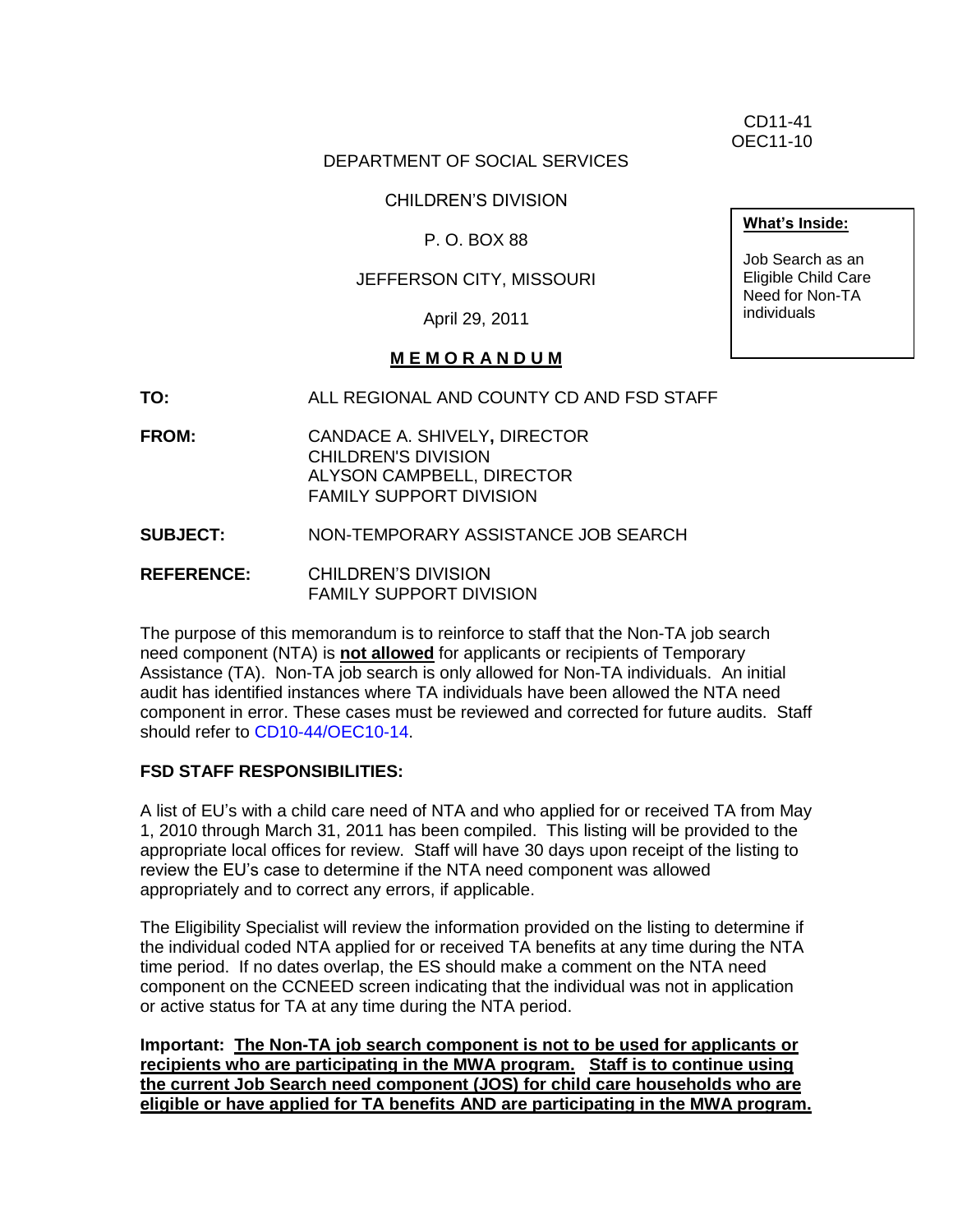The ES will review the case record and FAMIS to determine which of the below scenarios is applicable. The ES is to follow scenario resolution provided to appropriately reflect the case status for the time period the Non-TA job search need component was used incorrectly.

- **Scenario 1:** If the individual was in application or active status for TA at any time during the period, the ES will determine if the individual was participating in the Missouri Work Assistance (MWA) program during that time. The ES will also need to determine if the individual used all 12 weeks of job search for that rolling year. If the ES determines that the individual was participating in the MWA program during that time, **and** the Individual Employment Plan indicated job search was needed **and** the individual had not used all 12 weeks of job search, the ES is to update the NTA dates on the CCNEED screen to reflect the dates the individual was not in application or active status on the TA case. The ES will need to enter a JOS need component for the dates in which the individual was in application or active status for TA **and** was participating in the MWA program.
- **Scenario 2:** If the individual was **not** participating in the MWA program during that time, or did not have job search listed as an activity on the Individual Employment Plan or had used all 12 weeks of job search for that rolling year, a claim should be entered for the dates in which NTA was entered as a need component in error.

Staff will receive a monthly listing of potential households who had a child care need of NTA while receiving TA through September 30, 2011. These cases must be reviewed and corrected for auditing purposes, as the households may not be eligible based on program policy. Counties must report their findings back to the Early Childhood & Prevention Services Section within 30 days of receipt of each report.

# **NECESSARY ACTION:**

- 1. Review this memorandum with all Children's Division and Family Support Division staff.
- 2. All questions should be cleared through normal supervisory channels and directed to:

| <b>PDS CONTACT:</b><br>Lora Brown         | <b>PROGRAM MANAGER:</b><br>Alicia Jenkins |
|-------------------------------------------|-------------------------------------------|
| 573-526-3011                              | 573-751-6793                              |
| Lora.K.Brown@dss.mo.gov                   | Alicia.Jenkins@dss.mo.gov                 |
|                                           |                                           |
| <b>CHILD CARE MANUAL REVISIONS</b><br>N/A |                                           |
| <b>FORMS AND INSTRUCTIONS</b>             |                                           |
| N/A                                       |                                           |